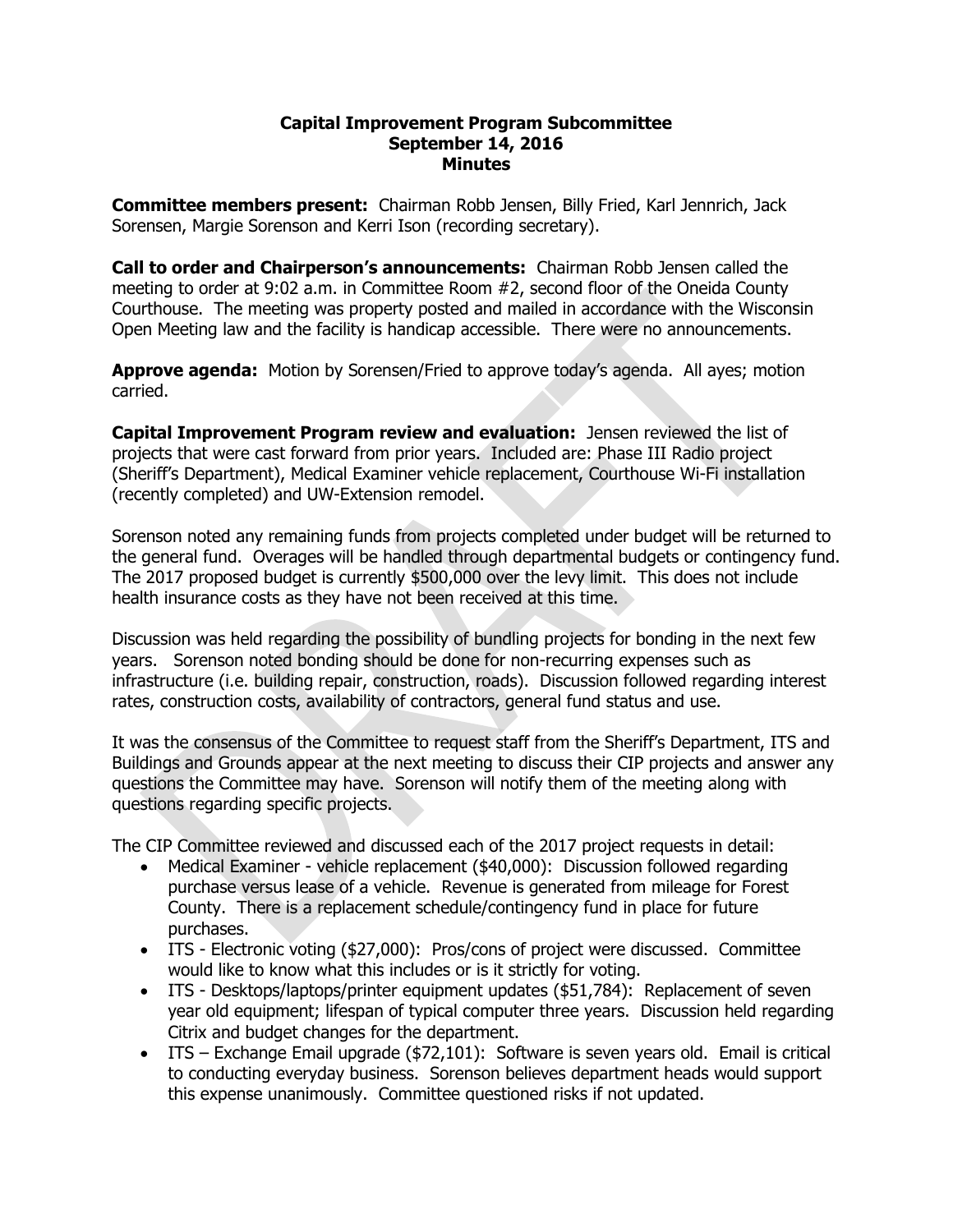- Sheriff's Department New World hardware refresh (\$137,746): Software is seven years and in order to update software (Next Generation), hardware must be upgraded. Committee requested Sheriff's Department staff appear at next meeting.
- ITS Office 2016 (\$92,120): Currently Office 365 is included in the ITS budget at a cost of \$32,000/year. Office 2016 is an alternative to a recurring yearly expense. Some employees currently work with 2010 and some with 2003. Is this a high priority for departments?
- ITS Replace servers (\$30,572): Equipment currently seven years old. Savings in maintenance costs due to warranties.
- Standby server (\$19,808): Eliminate hardware maintenance expenses and reduce downtime in case of a failure. Committee felt both server projects should be lumped together as one does not meet the \$20,000 minimum limit. Committee also questioned use of Cloud storage.
- Sheriff's Department Phase III Radio project (\$200,000): Replacement of portable radios originally requested in 2016. Committee questioned how many spares are available, failure rate of current radios, are the costs for both phases tied together, how does this fit in with Next Generation software and can this be pushed to 2019.
- Clerk of Courts Counter Renovation (\$35,000): space to accommodate e-file users and increased security. Discussion held to use fund balance of security account as \$15,000 is allocated each year for security.
- Buildings & Grounds Elevator replacement (\$150,000): Current elevator is operational but is over 35 years old and replacement parts are not available. Committee questioned pushing off to future year. Buildings and Grounds gave a low priority at this time but want project on the radar.
- Buildings & Grounds Courthouse exterior repair (\$120,000): Fund balance designated for maintenance. Will not reduce general fund.
- Buildings & Grounds Courthouse security expansion (\$88,397): fund balance available. Discussion followed regarding using this fund balance for Treasurer and Clerk of Courts renovations. Discussion held regarding other security measures to reduce the need for department renovations for safety.
- Buildings & Grounds Paving of Health & Aging parking lot (\$60,000): Staff parking lot, currently gravel. Fund balance of \$11,000. Committee questioned cost of current maintenance on this lot.
- Sheriff's Department Recoat Jail holding cells/bull pen area (\$64,000): Concern was raised during state inspection, increase safety and efficiency. Committee discussed using funds (all or part) from jail assessment fund.
- Sherriff's Department Additional booking station (\$40,000): Combine with jail holding cells/bull pen project. Committee again discussed funds (all or part) coming from jail assessment funds.
- Buildings & Grounds Update lighting at all facilities (\$44,624): Update fixtures to LED to realize energy savings. Simple payback in two years.
- Buildings & Grounds Treasurer counter/copy room renovation (\$55,000): Increase security, worker safety and offer AODA accommodations. Discussion held to use fund balance of security account as \$15,000 is allocated each year for security.
- Highway Road construction (\$250,000). No discussion.

## **Public comment/communications:** None.